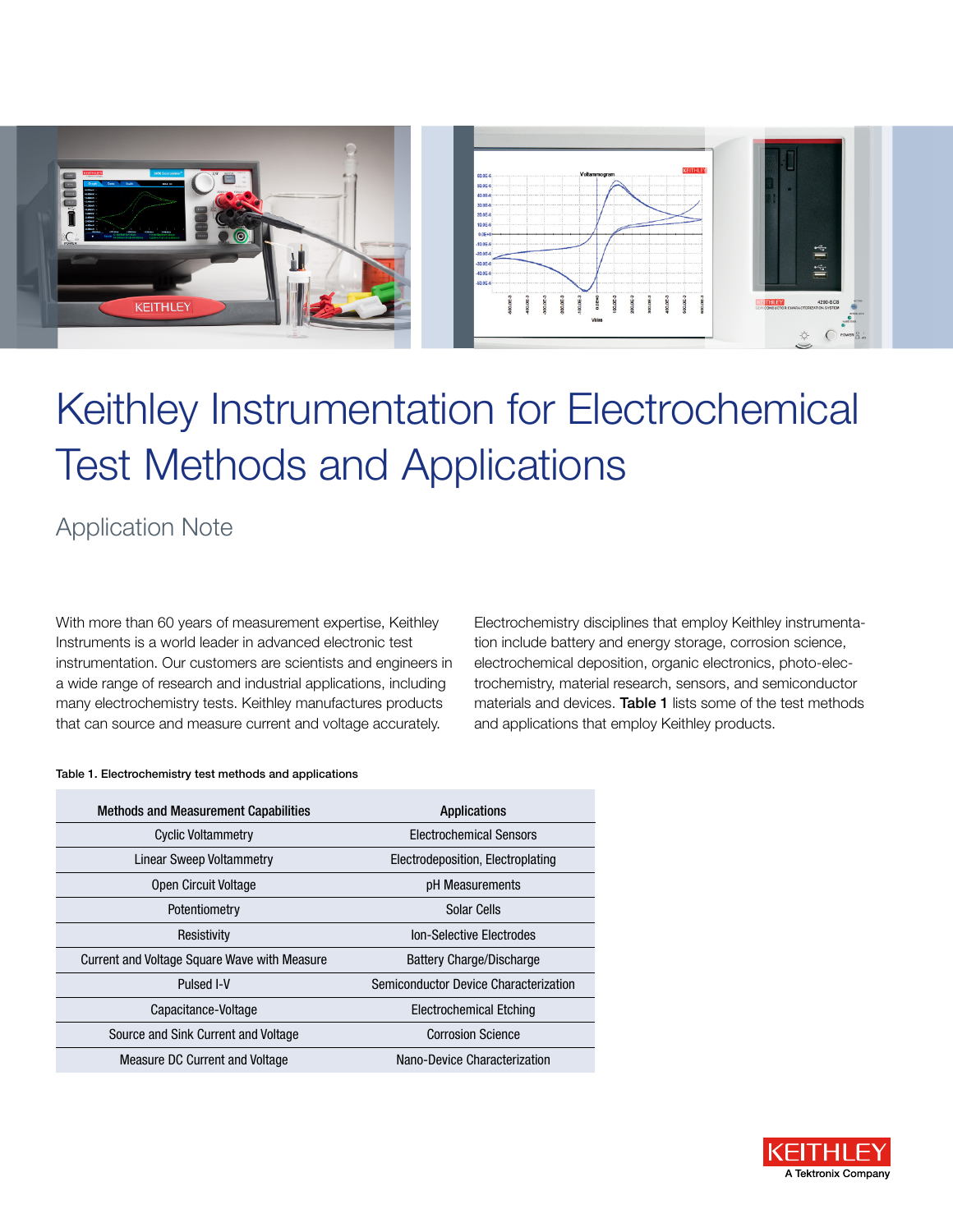#### Cyclic Voltammetry

Cyclic voltammetry (CV), a type of potential sweep method, is the most commonly used electrochemical measurement technique, which typically uses a 3-electrode cell. Figure 1 illustrates a typical electrochemical measurement circuit made up of an electrochemical cell, an adjustable voltage source  $(V<sub>S</sub>)$ , an ammeter  $(A<sub>M</sub>)$ , and a voltmeter  $(V<sub>M</sub>)$ . The three electrodes of the electrochemical cell are the working electrode (WE), the reference electrode (RE), and the counter electrode (CE). The voltage source  $(V_{\rm s})$  for the potential scan is applied between the WE and CE. The potential (E) between the RE and WE is measured with the voltmeter, and the overall voltage  $(V<sub>s</sub>)$  is adjusted to maintain the desired potential at the WE with respect to the RE. The resulting current (i) flowing to or from the WE is measured with the ammeter  $(A_{M})$ .



Figure 1. Simplified measurement circuit for performing cyclic voltammetry.

Keithley SourceMeter® SMU instruments source voltage and measure current, which makes them well suited for cyclic voltammetry applications. Figure 2 illustrates how the instrument's four terminals are connected to the 3-electrode electrochemical cell.



Figure 2. Connecting an Electrochemistry Lab System to an electrochemical cell for cyclic voltammetry.

When a SourceMeter SMU instrument is programmed to source voltage in the remote sense (4-wire) configuration, internal sensing provides a feedback voltage that is measured and compared to the programmed level. The voltage source is adjusted until the feedback voltage equals the programmed voltage level. Remote sensing compensates for the voltage drop in the test leads and analyte, ensuring the programmed voltage level is delivered to the working electrode.

The 2450-EC and 2460-EC Electrochemistry Lab Systems have a built-in display that can automatically plot a voltammogram using its cyclic voltammetry test script. Figure 3 shows a voltammogram generated by the instrument. The 2450 and 2460 instruments include a test script that performs cyclic voltammetry without a computer. They also include LabVIEW® code for making cyclic voltammetry measurements using a computer.



Figure 3. Voltammogram generated on 2450 graphical display.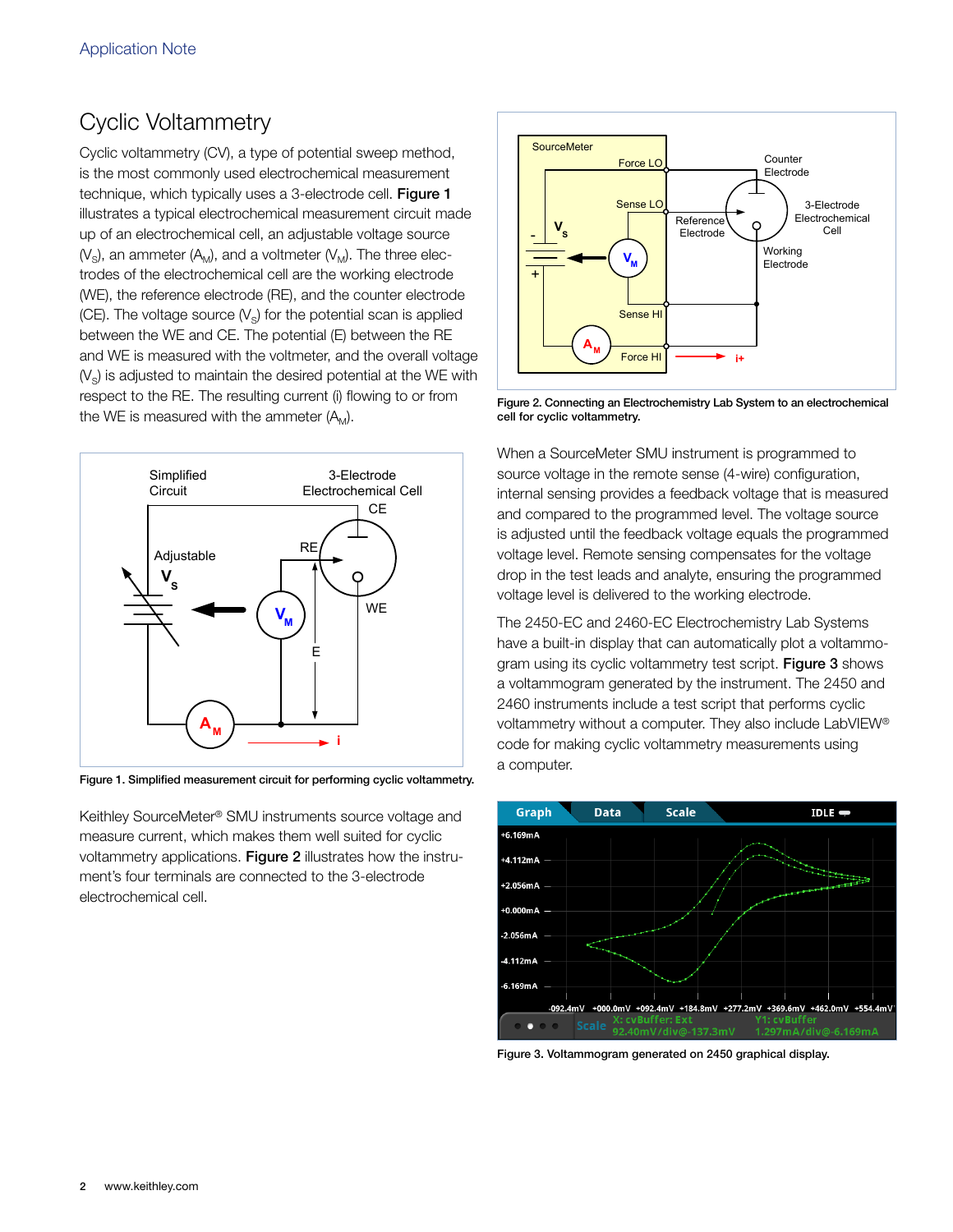Other electrochemistry test scripts that are included with the 2450-EC and Model 2460-EC Electrochemistry Lab Systems are open circuit potential measurements, potential pulse and square wave with current measurements, current pulse and square wave with potential measurements, chronoamperometry, and chronopotentiometry. These systems also include an electrochemistry translation cable with alligator clip set which enables the user to make easy connections between the instrument and an electrochemical cell.

# Open Circuit Potential

The open circuit potential (OCP) of an electrochemical cell is a voltage measurement made between the reference and working electrodes. Measuring open circuit potential requires a voltmeter with high impedance to measure the voltage with no current or voltage applied to the cell. Because of their high input impedance, SourceMeter SMU instruments are well suited for OCP measurements when configured in a 4-wire configuration as shown in Figure 4. In this setup, the instrument is configured to measure voltage and source 0A. If OCP is measured before performing cyclic voltammetry, there is no need to rearrange any test leads manually between measurements because the instrument can automatically change functions internally. The 2450-EC and 2460-EC come with a test script for performing open circuit potential measurements.



Figure 4. Using an Electrochemistry Lab System to measure the open circuit potential of an electrochemical cell.

#### **Resistivity**

Electrical resistivity is a basic material property that quantifies a material's opposition to current flow. The best technique for determining the resistivity of a material will vary depending upon the type of material involved, the magnitude of the resistance, and the geometry of the sample.

#### Conductors and Semiconductors – Source Current and Measure Voltage

The resistivity of conductors or semiconductors is usually determined by sourcing current and measuring the potential across the sample in a 4-wire configuration. The 4-wire configuration minimizes the lead and contact resistance to reduce their effect on measurement accuracy. In this configuration (Figure 5), two leads are used to source the current and another set of leads are used to measure the voltage drop across a conductive sample. The voltage drop across the sample will be very small, so a Keithley Model 2182A nanovoltmeter is used to make the measurement.



Figure 5. Using a current source and nanovoltmeter to measure a conductive sample.

#### Insulators – Apply Potential and Measure Leakage Current

An insulator's resistivity is typically measured by applying a potential to the unknown resistance and measuring the resulting leakage current. This is a 2-terminal test. The volume resistivity is a measure of the leakage current directly through a material. The surface resistivity is defined as the electrical resistance of the surface of an insulator. Figure 6 shows circuit diagrams for both volume and surface resistivity.



Figure 6. Volume and surface resistivity measurement diagrams.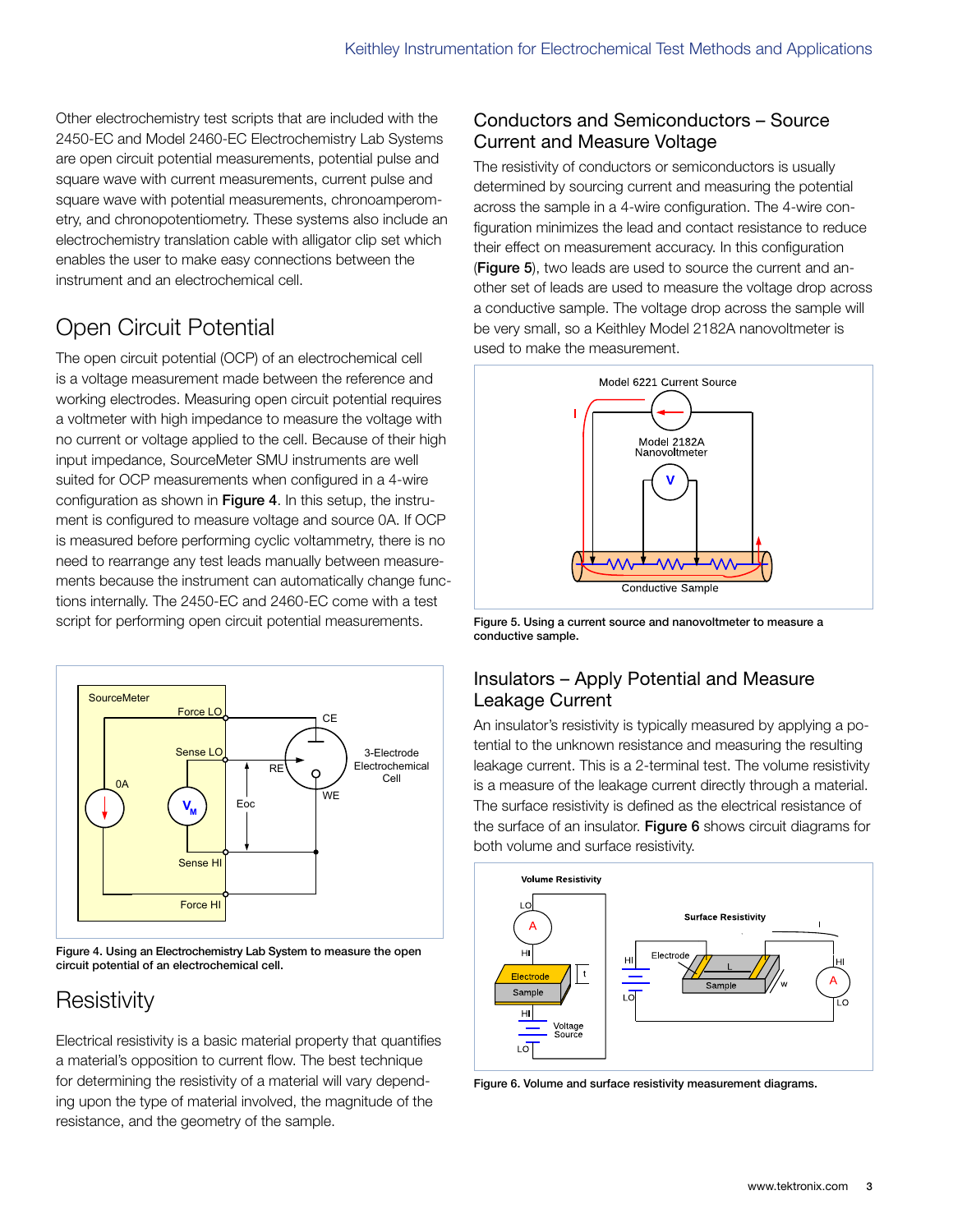These high resistance measurements require an instrument that can measure very low current and apply a potential. Both the Model 6517B Electrometer/Voltage Source and Model 6487 Picoammeter/Voltage Source are capable of measuring the resistivity of high resistance materials. These instruments can measure currents as low as tens or hundreds of femtoamps and have a built-in voltage source. When measuring very high resistances, it is important to shield the device and all cabling properly to avoid the effects of electrostatic interference.

#### **Potentiometry**

Potentiometry involves measuring the potential between two electrodes, typically a working electrode and a reference electrode. The potential difference is measured using a high impedance voltmeter or an electrometer, so that any current flow will be negligible (i=0). Potentiometry is used for applications such as pH measurements and voltage measurements made using ion selective electrodes. These potential measurements are usually made using two electrodes and a high impedance voltmeter, such as a Model 6517B or Model 6514 Electrometer (Figure 7).



Figure 7. Electrometer measuring potential difference between two electrodes.

### Electrochemical Sensors

Electrochemical sensors are used for many applications in diverse industries, including environmental and gas monitoring, medical applications like determining glucose concentration, as well as in the automotive and agricultural industries. Electrochemical sensors come in a wide range of differing

designs; they may have two or three electrodes and could be potentiometric, amperometric, or voltammetric. Some sensors are based on organic electronic devices or nano-structures.

Choosing the optimum test equipment is crucial for electrochemical sensor R&D. For example, measuring the output of a potentiometric sensor may require a very high impedance voltmeter, such as a Keithley electrometer, which has high input impedance (>1014 ohms). Testing an amperometric gas sensor may demand the use of a very sensitive ammeter, such as a picoammeter, electrometer, or a SourceMeter SMU instrument.

Figure 8 shows a simple amperometric gas sensor. When a gas comes in contact with the working electrode (WE) a chemical reaction occurs, either oxidation or reduction, depending on the sensor. In an amperometric sensor, current flows between the counter electrode (CE) and the working electrode (WE). The current output, which is related to the gas concentration, is measured by a sensitive ammeter. If necessary, a third electrode, a reference electrode, can be added to the sensor to apply a potential.



Figure 8. A SourceMeter SMU instrument measuring the current output of a 2-electrode amperometric gas sensor.

### Solar Cells

To meet the increasing demand for clean energy, photovoltaic researchers are working to improve cell efficiency and reduce costs. Emerging technologies include dye-sensitized, organic, perovskite, and even 3D solar cells. Electrical characterization of solar cells is essential to determining how to make the cells as efficient as possible with minimal losses.

Some of the electrical tests commonly performed on solar cells involve measuring current and capacitance as a function of the applied DC voltage. Capacitance measurements are made as a function of frequency or AC voltage. Some tests require pulsed current-voltage measurements. These measurements are usually performed at various light intensities and temperatures. Important device parameters can be extracted from these measurements, including the output current,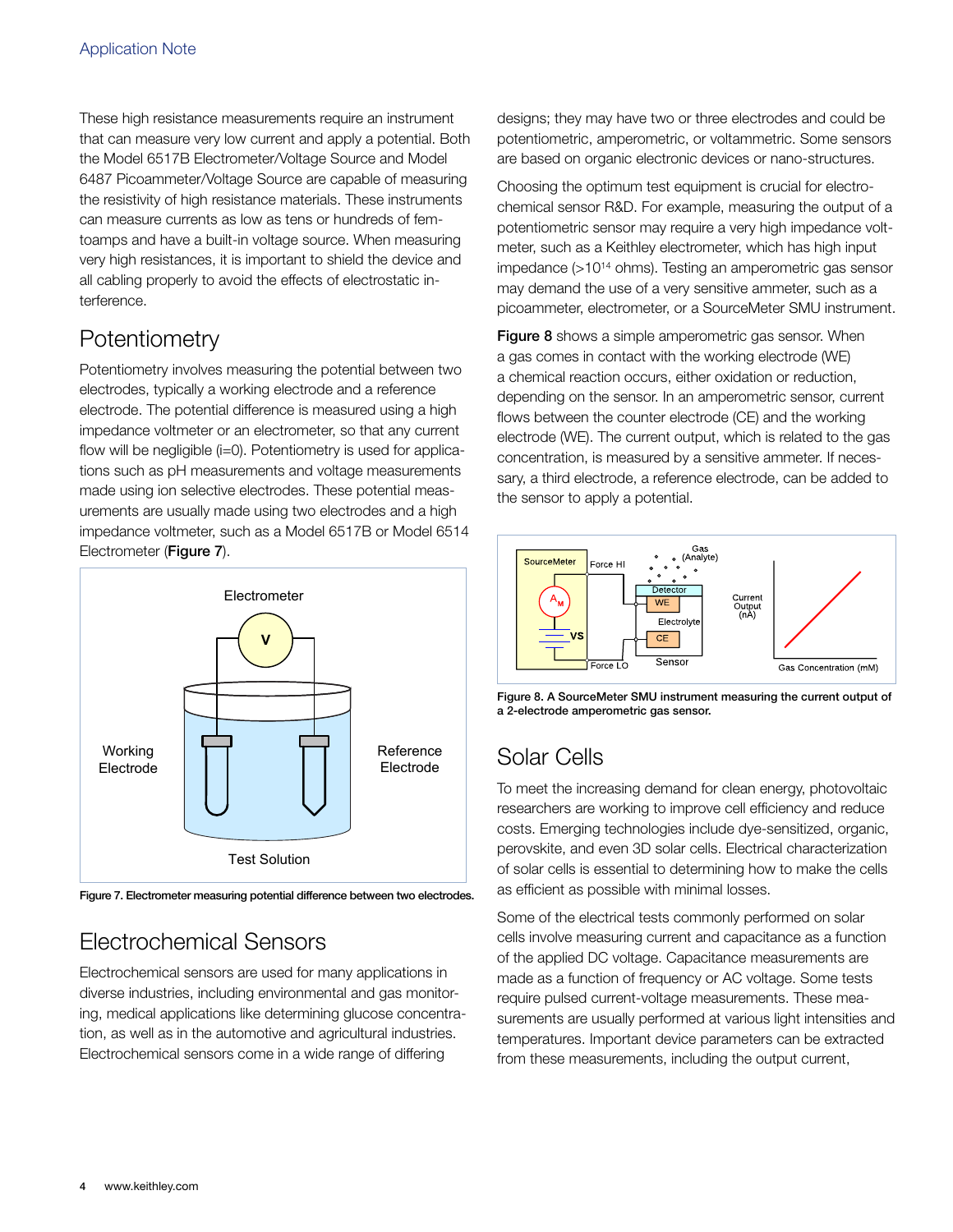conversion efficiency, maximum power output, doping density, resistivity, etc. Figure 9 shows several parameters that can be extracted from a typical forward bias I-V curve on a solar cell, including the maximum current (Imax), short circuit current  $(I_{sc})$ , maximum power  $(P_{\text{max}})$ , maximum voltage  $(V_{\text{max}})$ , and open circuit voltage  $(V_{\infty})$ .



Figure 9. Typical forward bias I-V curve of a photovoltaic cell.

Instrumentation like the Model 4200-SCS Parameter Analyzer can simplify testing and analysis when making these critical electrical measurements. The Model 4200-SCS is an integrated system that includes instruments for making DC and ultrafast I-V and C-V measurements, as well as control software, graphics, and mathematical analysis capability. The Model 4200-SCS can make a wide range of solar cell measurements, including DC and pulsed current-voltage, capacitance-voltage, capacitance-frequency, drive level capacitance profiling (DLCP), and four-probe resistivity.

Figure 10 shows a solar cell connected to a Model 4200-SMU for I-V measurements. The four-wire connection eliminates lead resistance from the measurement circuit. Once the cell is connected to the output terminals, the 4200-SCS's interactive software makes it easy to set up voltage sweeps to generate I-V curves automatically, like the forward biased I-V curve of a photovoltaic cell shown in Figure 11.



Figure 10. A solar cell connected to a Model 4200-SMU Parameter Analyzer.



Figure 11. Forward biased I-V characteristics of solar cell measured by Model 4200-SCS Parameter Analyzer.

#### Rechargeable Battery Charge/ **Discharge**

Keithley SourceMeter SMU instruments can simplify battery testing because they're capable of sourcing and measuring both current and voltage. These instruments have the flexibility to source and sink current as well as measure voltage and current, making them perfect solutions for battery charge and discharge cycling.

For this test, the SourceMeter SMU instrument's terminals are connected to the battery (Figure 12) with a 4-wire connection to eliminate the effects of lead resistance.



Figure 12. Results of discharging battery shown on graphical display of Model 2460 SourceMeter SMU instrument.

For both charging and discharging cycles, the instrument is configured to source voltage and measure current. Even though the instrument is configured to source voltage, it will be in operating in a constant current mode. Figure 13 shows simplified circuit diagrams for both the charge and discharge cycles.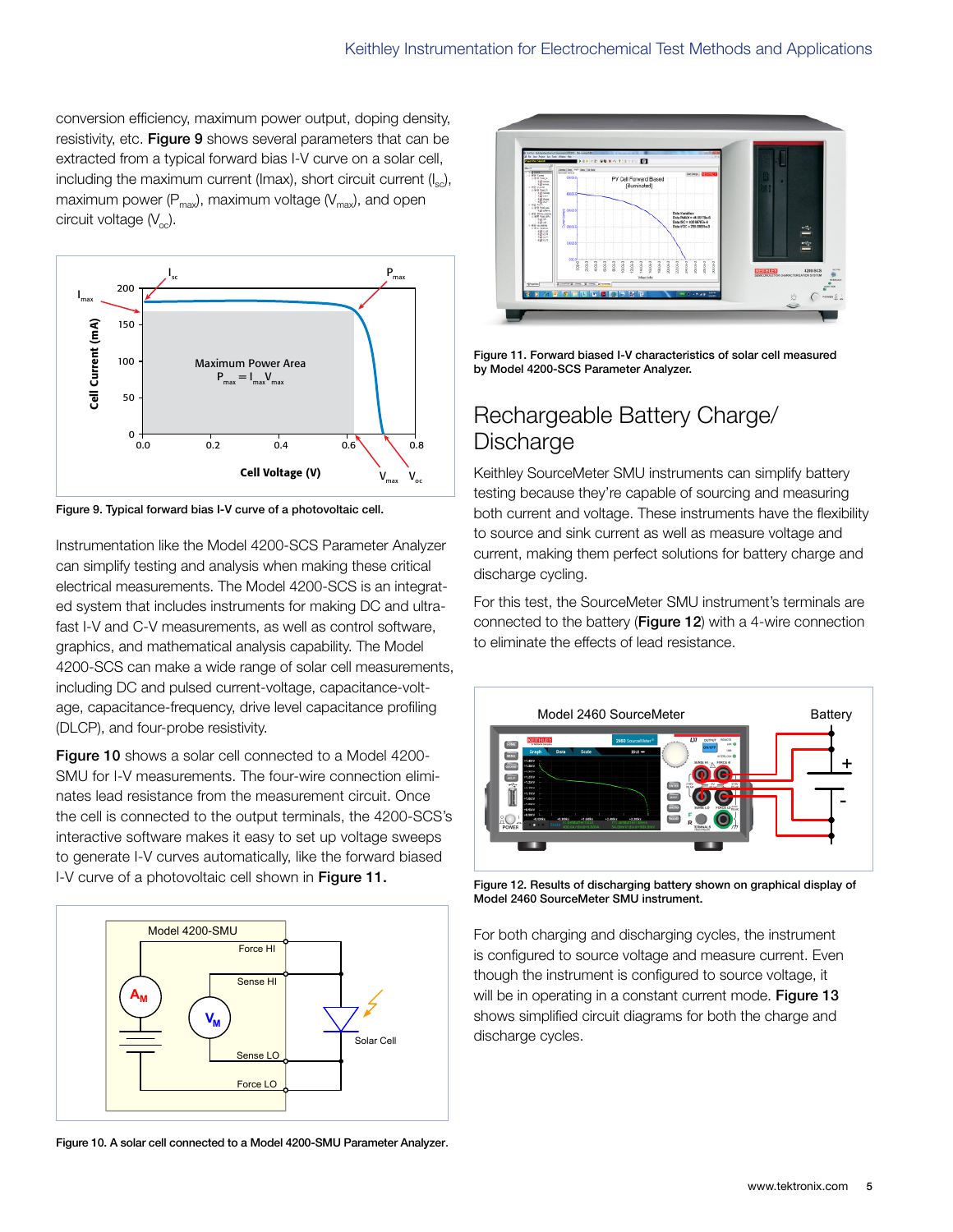

Figure 13. Charge and discharge circuit diagrams.

A battery is usually charged using a constant current, so the SourceMeter SMU instrument is configured to set the voltage source to the voltage rating of the battery and the source limit to the desired charging current. At the beginning of the test, the battery voltage is less than the instrument's voltage output setting. This voltage difference drives a current that is immediately limited to the user-defined current limit. When in current limit, the instrument operates as a constant current source until it reaches the programmed voltage level.

When discharging the battery, the SourceMeter SMU instrument operates as a sink because it is dissipating power rather than sourcing it. The instrument's voltage source is set to a level lower than the battery voltage and the current limit sets the discharge rate. When the output is enabled, the current from the battery flows into the Hi terminal of the Instrument. As a result, the current readings will be negative. The results of measuring the discharge characteristics of a 2500 mAh "battery are shown in Figure 14.



Figure 14. Discharge characteristics of 2500 mAh D cell battery using Model 2460.

#### Electrical Device Characterization

SourceMeter SMU instruments and the Model 4200-SCS Parameter Analyzer are ideal for electrical device characterization because they can source and measure current and voltage. In addition to containing multiple SMU instruments, a parameter analyzer can also include a capacitance-voltage unit or pulse-measure unit. The components that can be characterized can include carbon nanostructures and devices, sensors, solar cells, organic semiconductor devices, and other structures.

The number of SMU instruments needed for a particular application depends on the number of terminals on the device and the measurements required. In the organic FET (OFET) example shown in Figure 15, two SMU instruments are required to characterize the device. In this case, one instrument (SMU1) is connected to the Gate terminal and a second instrument (SMU2) is connected to the Drain terminal of the device. The Source terminal of the OFET is connected to common. The transfer characteristics of the OFET is determined by stepping the Gate voltage using SMU1 and sweeping the Drain voltage and measuring the Drain current using SMU2.



Figure 15. Model 4200-SCS parameter analyzer for organic FET I-V characterization.

The transfer characteristics of an OFET measured and graphed by the Model 4200-SCS Parameter Analyzer are shown in Figure 16.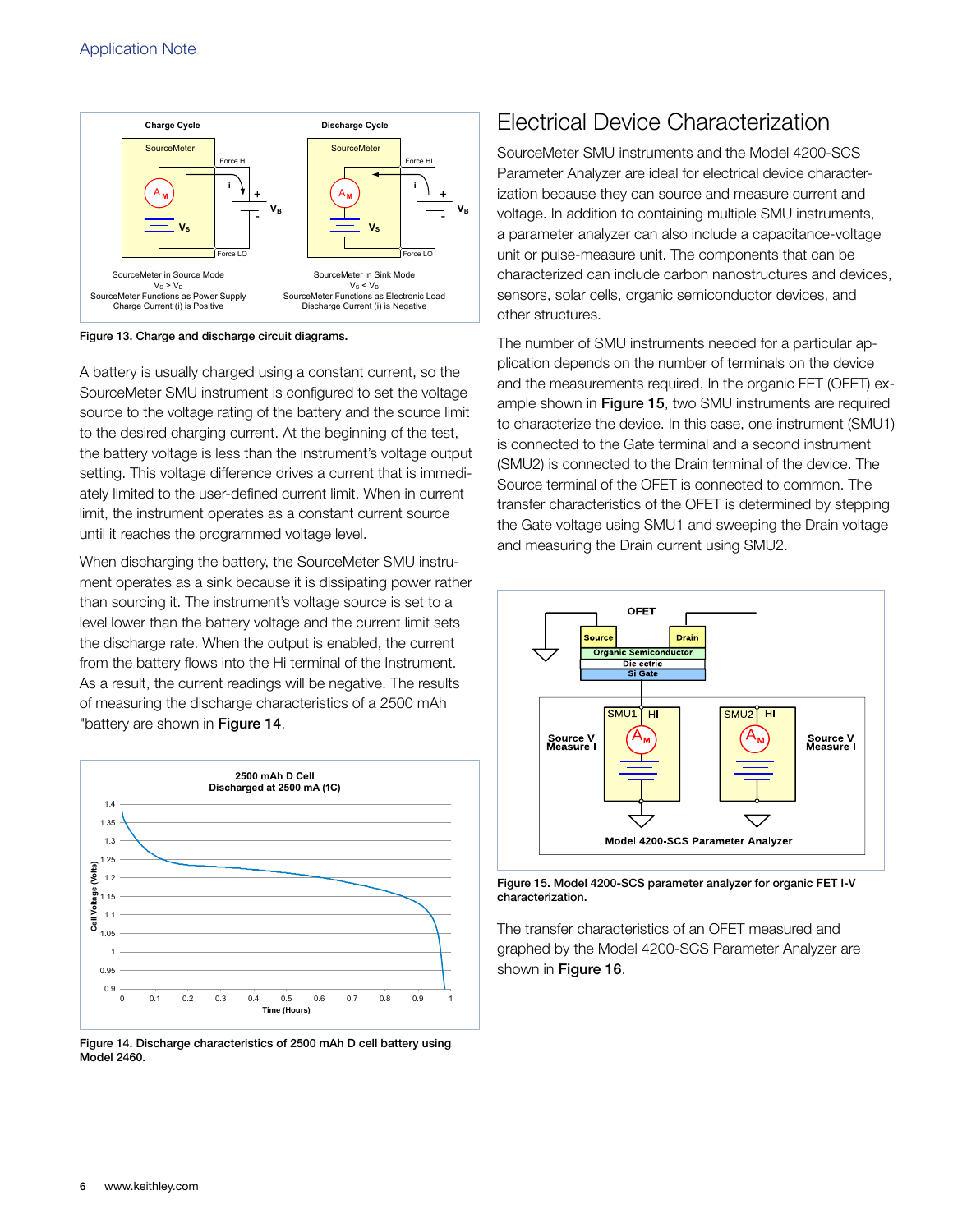

Figure 16. Transfer characteristics of OFET measured by Model 4200-SCS Parameter Analyzer. Note: OFET courtesy of Kent State University.

The Model 4200-SCS Parameter Analyzer offers many advantages for characterizing devices electrically. This configurable test system can simplify sensitive electrical measurements because it integrates multiple instruments into one system that includes interactive software, graphics, and analysis capabilities.

## Electrodeposition, Electroplating

Electrodeposition is the process of applying a thin film of metal to a conductive surface. This process has many applications including decorative coatings, corrosion prevention, and even nanowire and nanostructure fabrication. Traditionally, this process involved a current source connected between two electrodes, an anode and a cathode. The current drives the metal ions from the anode to the cathode as shown in Figure 17. In this simple example, a Model 6220 Current Source causes the Ag+ ions from the anode to be drawn to the cathode.



Figure 17. Electroplating circuit using a constant current source.

Electrodeposition may require using a constant DC current or voltage, or it may require a pulsed or stepped signal with controlled deposition time. In addition to sourcing a current or voltage, the specific application may require monitoring current or voltage. A Series 2400 or Series 2600B SourceMeter SMU instrument can control the parameters of the source automatically, as well as monitor the resulting current or potential in the circuit. Four-wire control from the instrument to the 2-electrode configuration can be used to eliminate the effects of lead resistance.

### Conclusion

Keithley Instruments manufactures sensitive equipment suitable for a variety of electrochemical applications, including voltammetry, low and high resistivity measurements, battery test, potentiometry, electrodeposition, electrical device characterization, and other tests that involve sourcing and measuring current and voltage and measuring capacitance with high accuracy. Keithley instrumentation can be controlled remotely for automated test, synchronization, and timing control.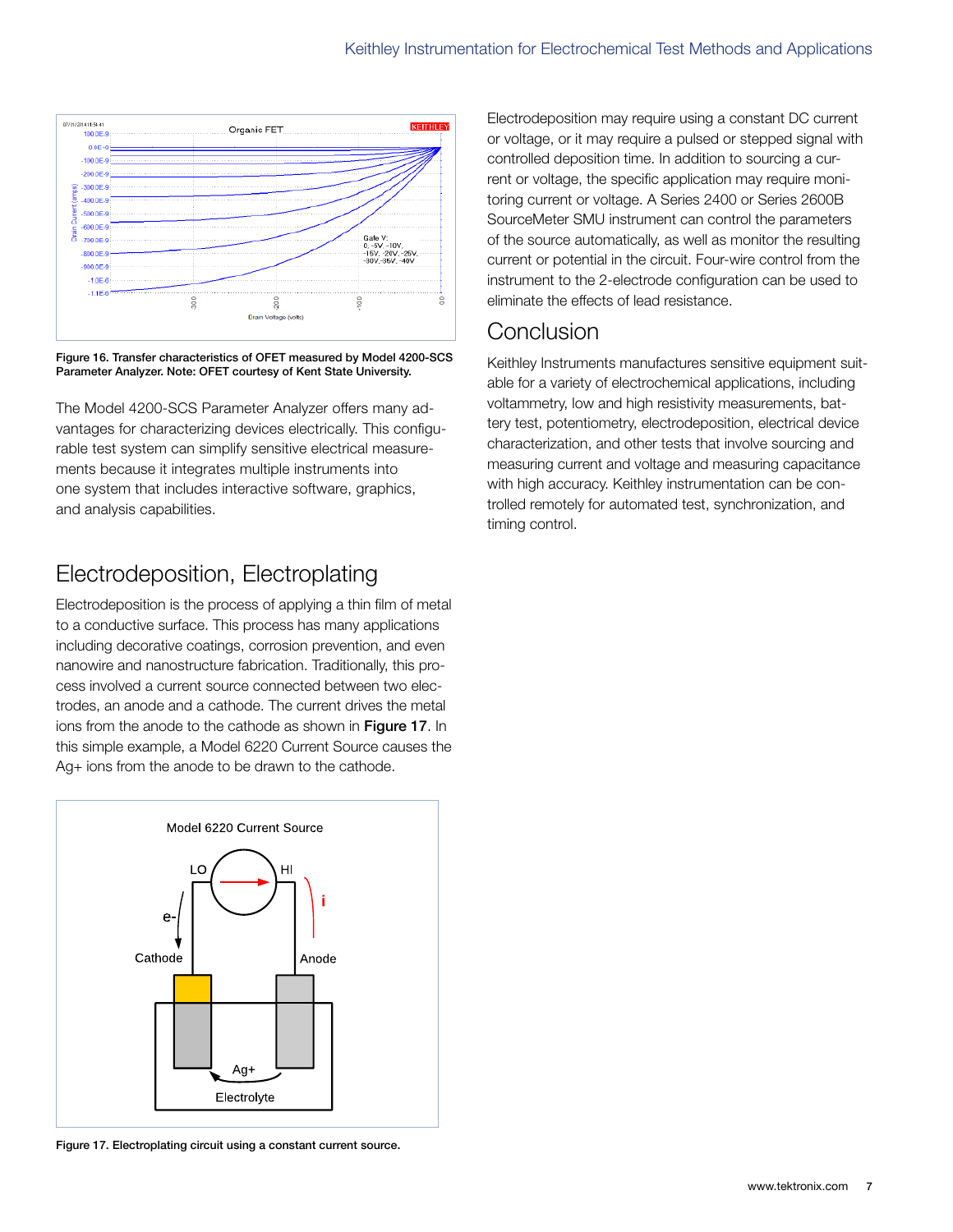| <b>Keithley Model</b>        | <b>Test Instrument</b>                                  | <b>Description</b>                                                                                                                                                                                                                                                                                                      | <b>Test Method/Application</b>                                                                                                                                                                                                                                                                                                                                                                            |
|------------------------------|---------------------------------------------------------|-------------------------------------------------------------------------------------------------------------------------------------------------------------------------------------------------------------------------------------------------------------------------------------------------------------------------|-----------------------------------------------------------------------------------------------------------------------------------------------------------------------------------------------------------------------------------------------------------------------------------------------------------------------------------------------------------------------------------------------------------|
| 2450-EC<br>2460-EC           | Electrochemistry<br>Lab Systems                         | 2450 or 2460 SourceMeter SMU Instrument with<br>built in test scripts, electrochemistry translation<br>cable, and LabView code on a USB flash drive for<br>cyclic voltammetry.                                                                                                                                          | Cyclic voltammetry, open circuit potential,<br>potential pulse and square wave with current<br>measurements, current pulse and square wave<br>with potential measurements, chronoamperometry,<br>chronopotentiometry, battery charge/discharge,<br>device characterization, potentiometry, sensors,<br>electrodeposition, nanotechnology, electrochemical<br>etching, solar cells, corrosion, resistivity |
| Series 2400<br>and 2600B     | SourceMeter Source<br>Measure Unit (SMU)<br>instruments | SMU instruments are precision solutions for<br>sourcing current or voltage and simultaneously<br>measuring current, voltage and/or resistance with<br>high speed and accuracy.                                                                                                                                          | Open circuit potential, battery charge/discharge,<br>device characterization, potentiometry, sensors,<br>electrodeposition, nanotechnology, electrochemical<br>etching, solar cells, corrosion, resistivity                                                                                                                                                                                               |
| 4200-SCS                     | Parameter Analyzer                                      | Modular, fully integrated parameter analyzer that<br>performs electrical characterization of materials<br>and devices. Intuitive software provides easy<br>parameter extractions, test configuration and<br>analysis. Modules include medium and high<br>power DC, ultra-fast pulsed DC, and capacitance/<br>impedance. | Organic semiconductor device characterization,<br>carbon based device characterization, leakage<br>current, sensors, solar cells, nanotechnology,<br>resistivity, potentiometry                                                                                                                                                                                                                           |
| 6517B, 6514                  | Electrometer                                            | Multi-function instrument that measures<br>voltage with high input impedance, low current<br>(<1pA), charge, and high resistance, beyond the<br>capabilities of a conventional digital multimeter.                                                                                                                      | Potentiometry, resistivity of insulating materials,<br>sensors, pH measurements, ion selective<br>electrodes                                                                                                                                                                                                                                                                                              |
| 6485, 6487                   | Picoammeter<br>(amperometric)                           | An ammeter optimized for the precise<br>measurement of small currents. Often used in high<br>resistance measurements.                                                                                                                                                                                                   | High resistivity, leakage current, sensors                                                                                                                                                                                                                                                                                                                                                                |
| 6220, 6221                   | <b>Current Source</b><br>(galvanostatic)                | An instrument designed to output a specified<br>current through a device under test and apply<br>whatever voltage is required for that current.                                                                                                                                                                         | Resistivity (with voltmeter), electrodeposition,<br>sensors, Hall effect                                                                                                                                                                                                                                                                                                                                  |
| 2182A                        | Nanovoltmeter                                           | A voltmeter optimized to provide nanovolt<br>sensitivity. Measure voltages near the theoretical<br>limits from low source resistances.                                                                                                                                                                                  | Resistivity (with current source), very low voltage<br>output characteristics, sensors, Hall effect                                                                                                                                                                                                                                                                                                       |
| DMM7510, 2000,<br>2750, 2010 | <b>Digital Multimeters</b>                              | Multi-function measuring instruments: DC and AC<br>voltage and current, resistance, temperature                                                                                                                                                                                                                         | Resistivity, sensors, corrosion                                                                                                                                                                                                                                                                                                                                                                           |

#### Keithley Products for Electrochemical Test Methods and Applications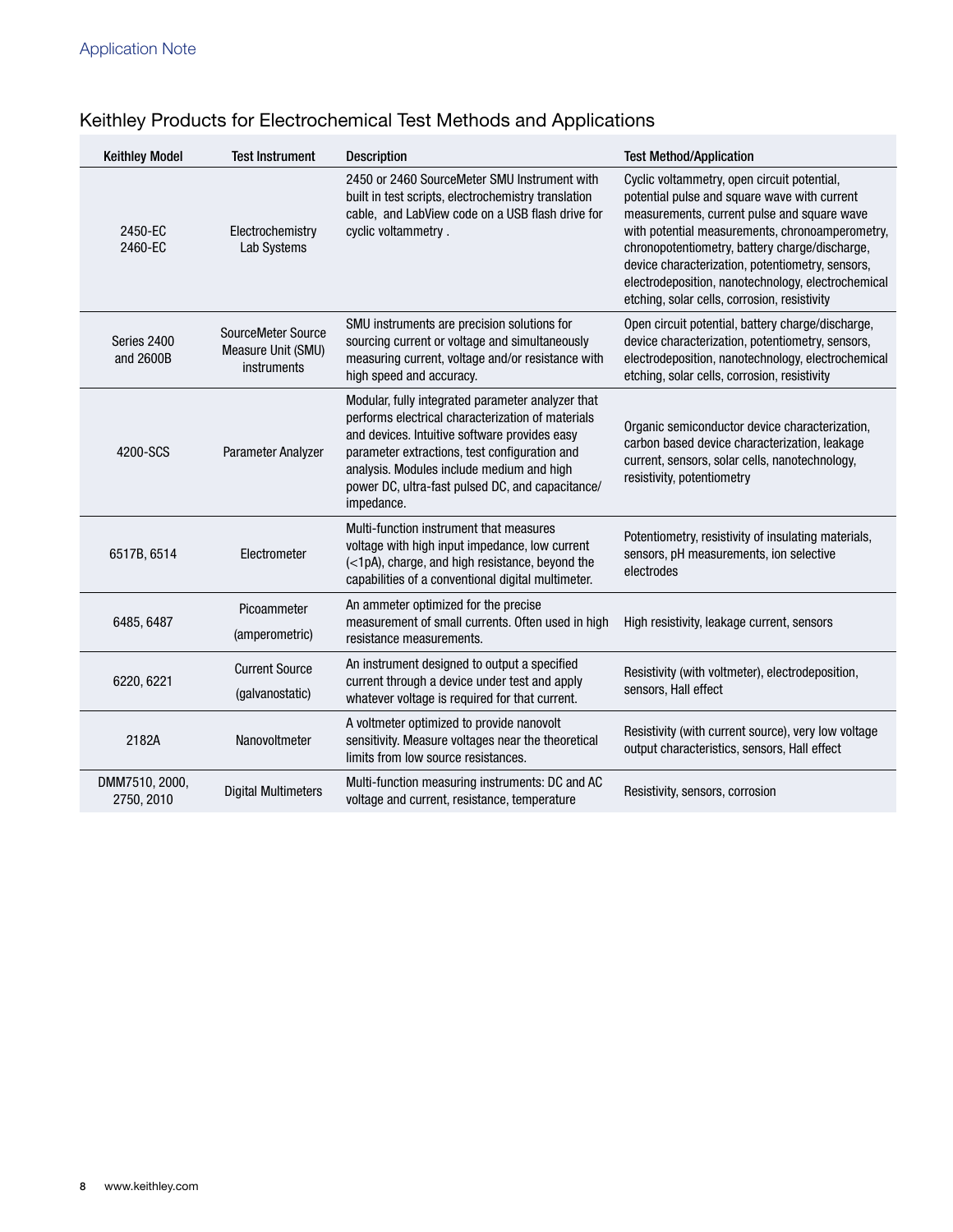Keithley Instrumentation for Electrochemical Test Methods and Applications